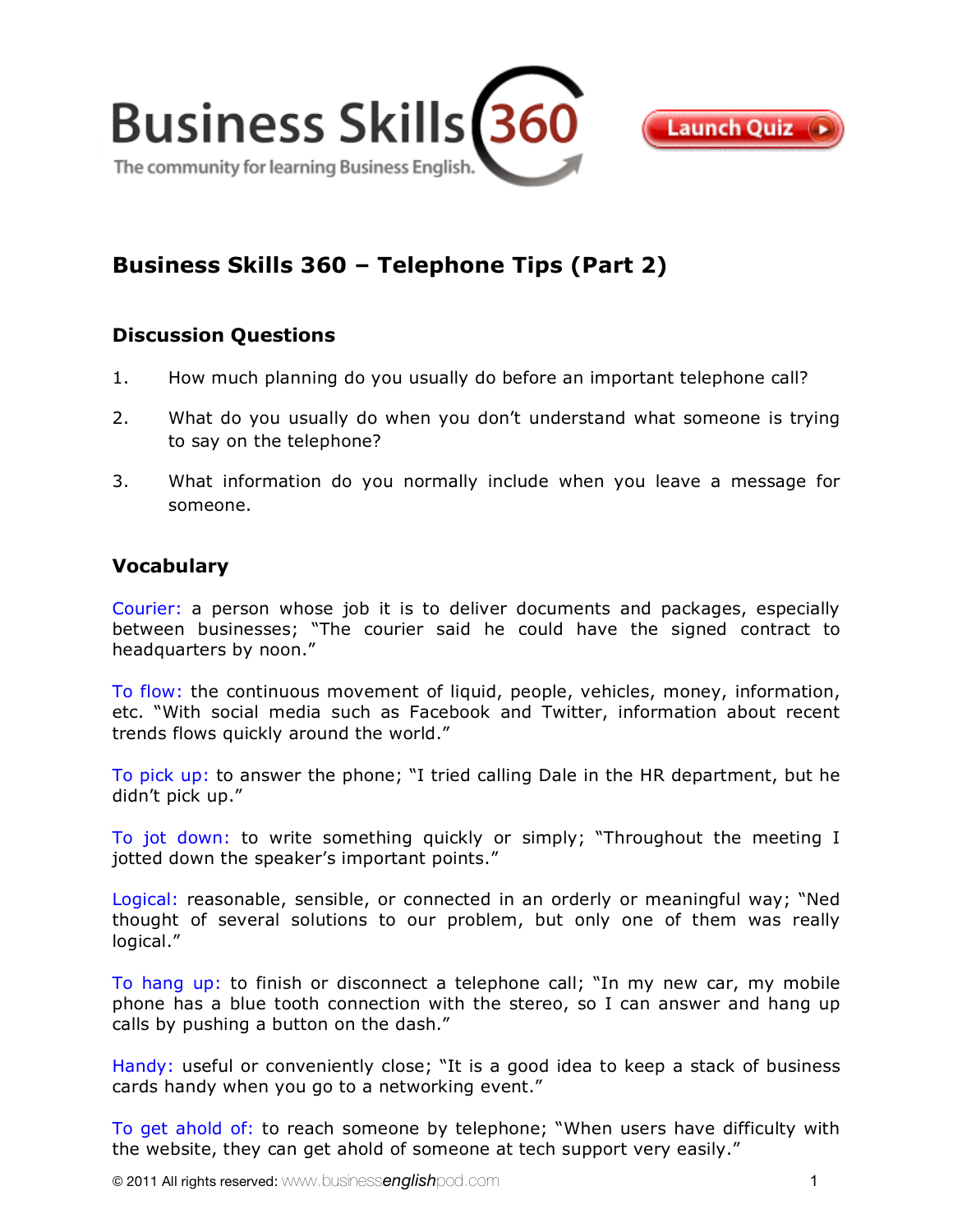Feedback: a response that evaluates or gives an opinion about something; "The training manager asked participants for feedback about the workshop."

To move on: to proceed to the next step or phase of some process; "Once you successfully complete the written test, you can move on to the interview stage."

Open-ended: not having limits; an open-ended question gives no set options; "George asks too many open-ended questions during staff meetings, and discussion can continue for hours."

To reach someone: to succeed in contacting a person by phone; "When I went on vacation, I told my secretary that I could still be reached by mobile phone in case of emergency."

Likelihood: the probability or chances of something happening; "Because of the recession, the likelihood of this year's profits surpassing last year's is pretty low."

Ties all the ideas together: makes a connection between different ideas; "The keynote speaker cleverly tied all his various ideas together at the end of his presentation."

To figure out: to understand a relationship, process, reason, or equation; to solve a problem; "Our technicians spent hours trying to figure out why the computer fans were failing."

Dread: to think about something in the future with worry or fear; "Every Sunday evening, I dread having to go back to the office the following morning."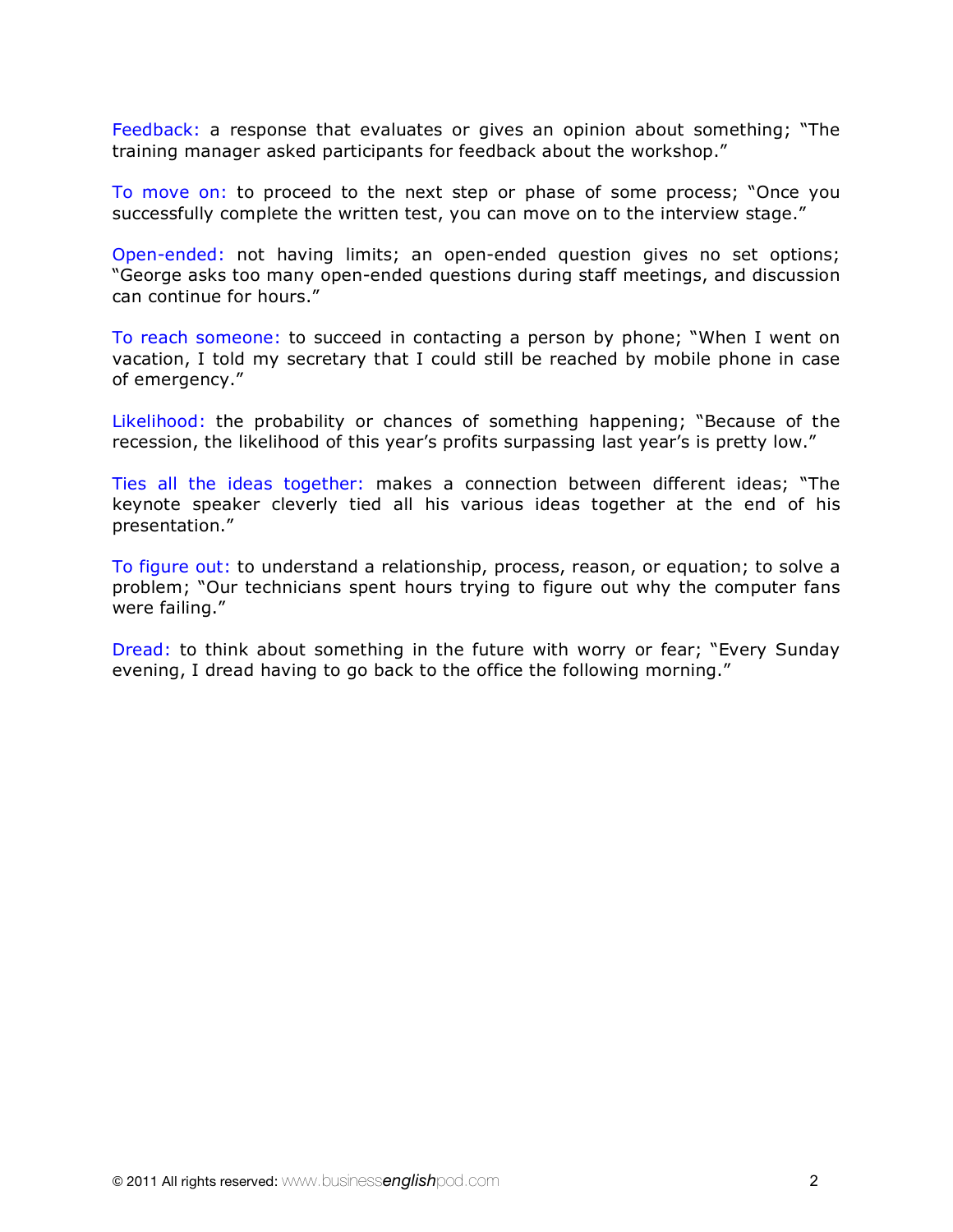# **Transcript**

Hello and welcome back to the Skills 360 podcast. I'm Tim Simmons, and today we're going to have a closer look at telephone skills. In particular, we're going to talk about controlling the call and the flow of information.

Communicating effectively on the phone is an essential skill. And whether you're talking to a client, a colleague, a supplier, your boss, or a bicycle courier, you need to make sure your purpose and the information is clear. Last week, we focused on your telephone attitude. Today, we'll look at ways you can make sure information is flowing smoothly and that you are guiding the conversation.

Good telephone communication can actually begin *before* you pick up the phone, with a bit of preparation. Grab a piece of paper and jot down your key questions or issues that you need to resolve. Put them in a logical order so that you're not just jumping from topic to topic. The less you have to rely on your memory, the better. Nothing's worse than hanging up and realizing that you didn't get everything you need. People are busy, and it's best to handle things with one call rather than two, or three. So, if you've got a clear purpose for your call, then you can start working down your list. And that paper and pen should be handy for taking notes as you're talking.

Okay, you've managed to get ahold of the person you want to talk to, you've got the right attitude, and you're dealing with information. Now you need to make sure everything is clear and that you've understood what the other person is saying. To do that, you need to confirm information. You can do this in a couple of ways. First off, you can repeat information back to the other person. So, if someone says "I can meet you at 4:30," you can say "Right. 4:30." You can also do this by asking for confirmation and restating the information in different words. So, if someone says "It's pretty unlikely that the delivery is going to make it there on time," you can say "Do you mean that our delivery is going to be late?" And when you do this, it's best to restate things in the simplest and easiest language possible. Just to avoid any confusion.

Another thing you need to do with information is give feedback about it. In other words, tell the other person clearly what you think about what he or she has just said. "I can meet you at 4:30" could be followed by "4:30 is a great time for me." Or "The delivery is going to be late" could be followed by "I understand and I'll let everyone else here know."

After you confirm the important points and give feedback, you can move on to another question. Remember, the person who is asking the questions is in control. By asking questions, you can direct the conversation to the topics you want.

Sometimes when you ask questions, it's a good idea to limit options rather than leaving things open-ended. Think about the difference between these two questions: "What day is good for you?" and "How about Tuesday or Wednesday morning?" Which is easier to answer? Which will reduce the amount of discussion involved? That's right, the second one. Tuesday or Wednesday. Whenever possible, limit the number of options to two. If neither option is acceptable, give another two.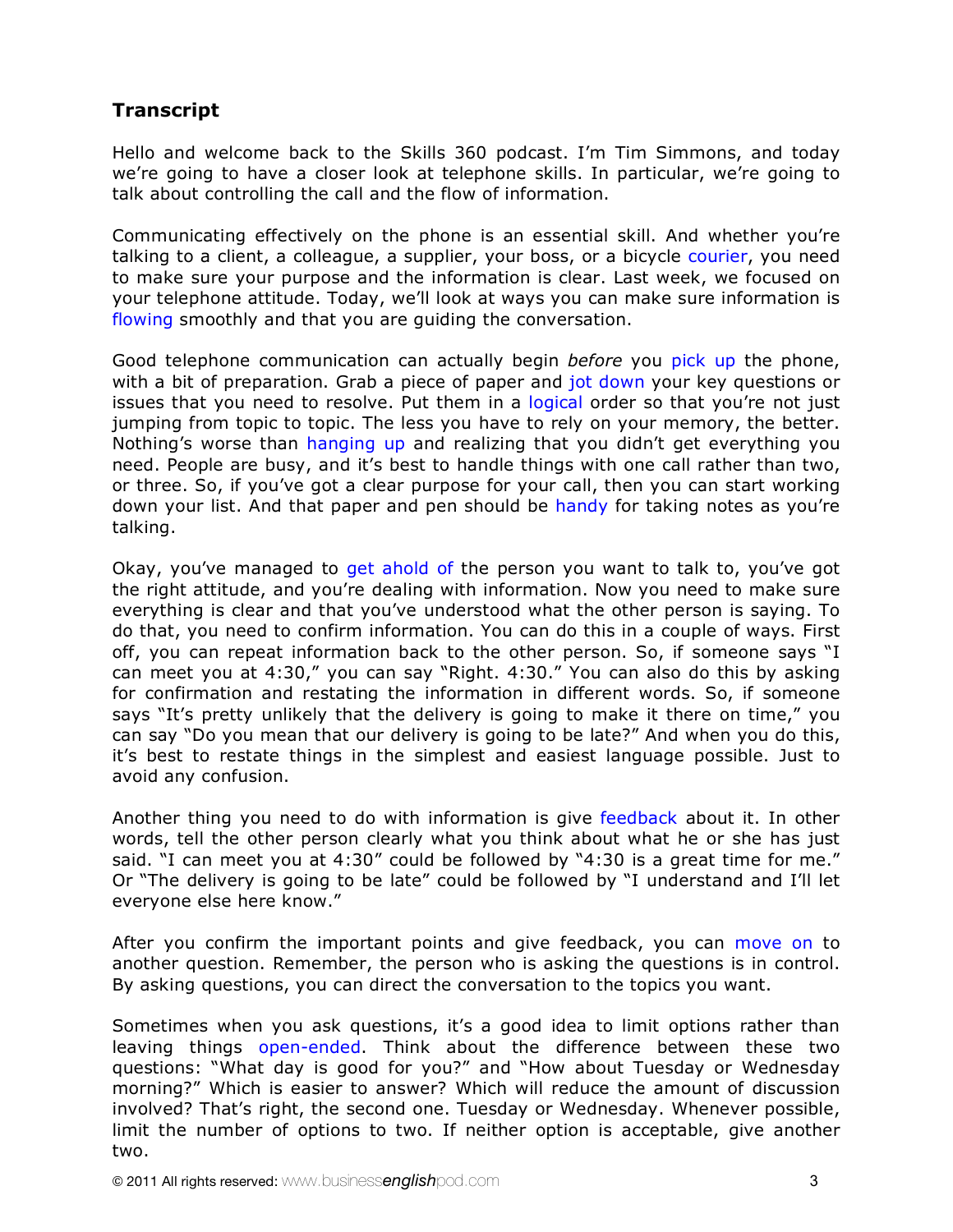In some cases, you won't be able to reach the person you want to talk with and you'll have to leave a message. Don't forget to leave a *complete* message. That includes your name, your company, your purpose, and your number. Leaving out any of those pieces of information will reduce the likelihood that you'll be called back. It will also reduce the amount of discussion needed at the beginning of the call back. One of our older podcasts, BEP 72, covers lots of language for leaving a message and is well worth a look.

Can you see what ties all these ideas together? It's all about *clarity*. Information should be *clear*. Any time information is *not* clear, time and energy is wasted. And that brings us to the end of your phone call, when you want to guarantee that clarity. Before you bring the call to a close, confirm the basics of what you discussed. That means the what, the where, the when, and the how of any action that is required. It's pretty embarrassing to have to call someone back because you didn't understand everything.

Your telephone is one of your most important communication tools. Learning to use it is about more than just figuring out the speed dial options. Maintain a positive and professional attitude, and use the techniques we've covered today, and you won't dread that next call.

If you'd like to test yourself on this lesson, have a look at the myBEonline.com website. There you'll find a quiz about today's show as well as a complete transcript and vocabulary explanations.

So long, and see you again soon.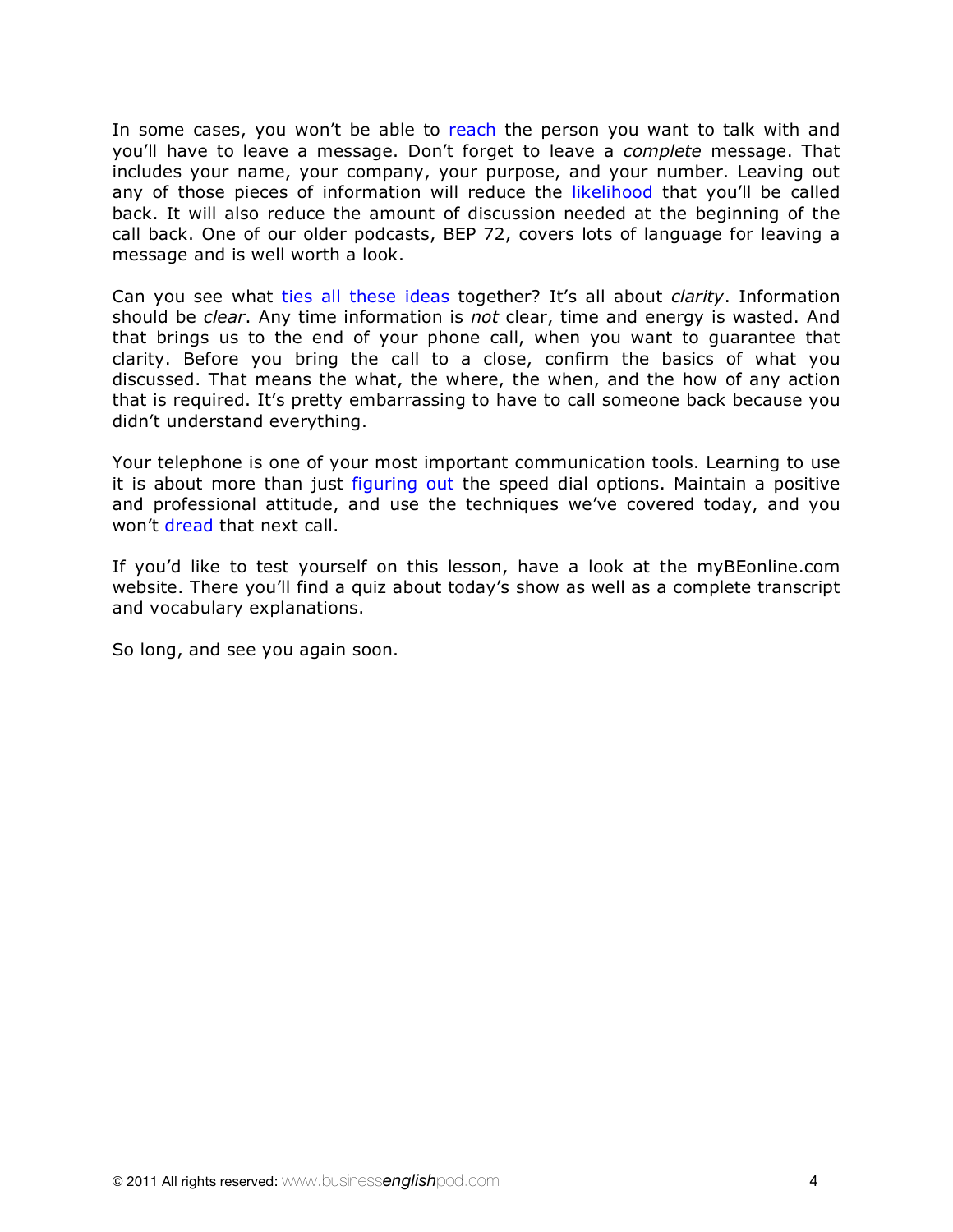# **Review**

- 1. What does Tim say you should do *before* making a call?
	- A Think of some effective language for the call.
	- B Write down your purpose and the topics you want to discuss.
	- C Make sure you have the person's name and number correct.
	- D Practice your greeting.
- 2. Which of the following could be a way of confirming the information in this sentence: *Okay, it looks like I'm booked solid until Friday.* [CHOOSE 2]
	- A All right. No meeting until Friday then.
	- B Are you usually that busy?
	- C I'm going to have to get back to you.
	- D Do you mean you can't meet me until Friday?
	- E Friday is definitely my favorite day of the week.
	- F Yeah, me too.
- 3. Complete the following sentence: "*Remember, the person who is asking the questions is \_\_\_\_\_\_\_\_\_\_\_\_\_\_\_. By asking questions, you can direct the conversation to the topics you want. "*
	- A in trouble
	- B at ease
	- C on track
	- D in control
- 4. Why does Tim talk about a choice between Tuesday and Wednesday?
	- A To show the importance of scheduling.
	- B To demonstrate how days and times are often confused.
	- C To give an example of a question with limited options.
	- D To explain how to leave a message.
- 5. According to Tim, which of the following should be included in a message?
	- A Desired meeting time
	- B Your name
	- C Your address
	- D Your telephone number
	- E Your job title
	- F The reason for your call
	- G Your company name
	- H Your time zone
- 6. What is the main idea of the entire passage?
	- A You must not let other people ask questions during a telephone call.
	- B You must try to make sure information is clear throughout a telephone call.
	- C You should not call someone unless you know exactly what you're going to say.
	- D Telephone communication is very difficult.